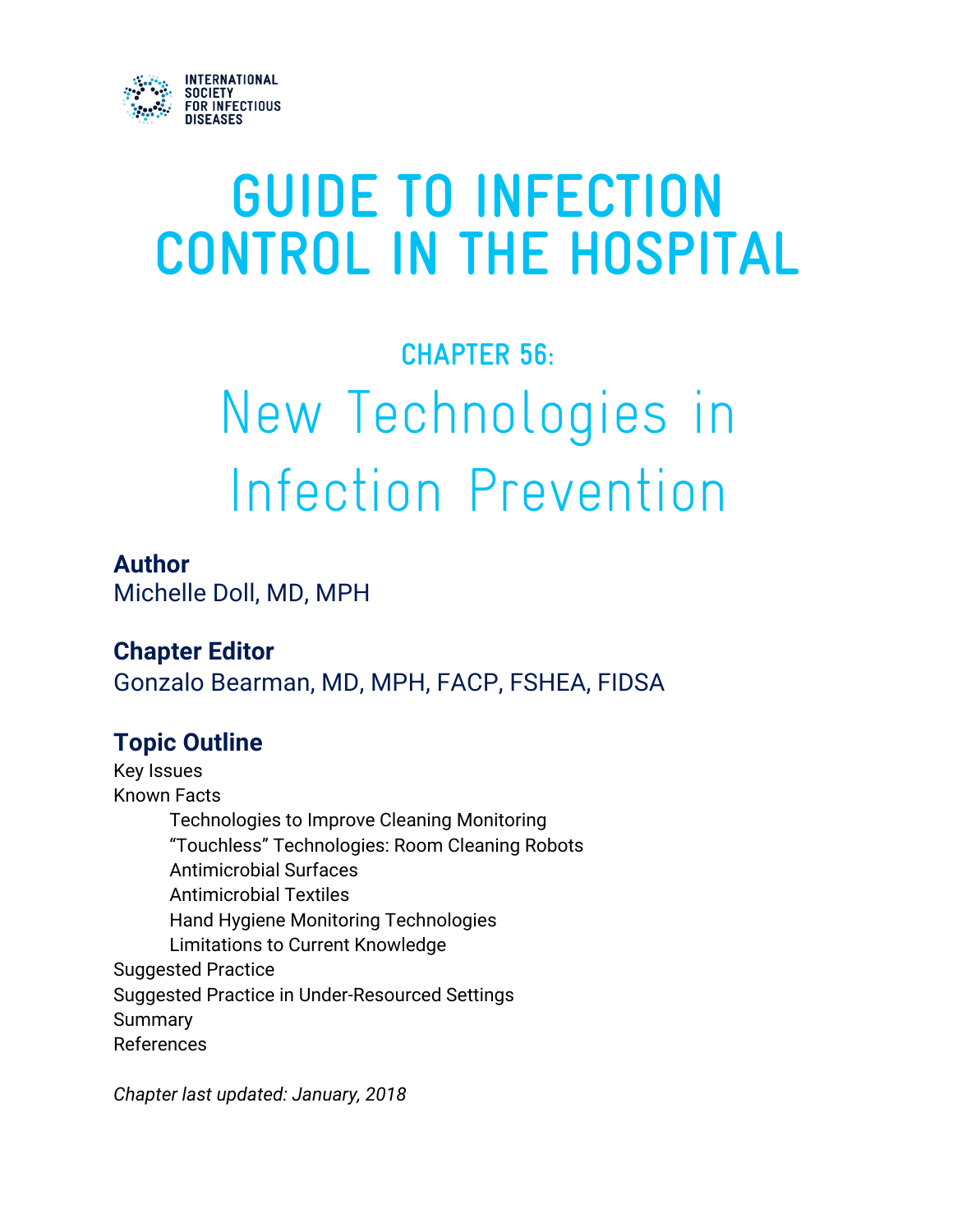#### **KEY ISSUE**

New technologies for the prevention of healthcare associated infections are increasingly developed and marketed to healthcare centers worldwide. This explosion of products has somewhat outpaced the outcome data to support efficacy. While there is substantial promise in simulated test environments, decreasing infections in the clinical setting has not been well established. Nevertheless, these technologies are appealing adjuncts to infection prevention programs because they are not dependent on human behaviors.

#### **KNOWN FACTS**

- Cross transmission in the hospital environment has been linked to contamination of hospital surfaces, contaminated medical devices and other fomites, and contamination of healthcare worker hands and clothing. There is considerable debate as to which of these mechanisms are most important in cross-transmission events. However, there is clear evidence that both cleaning and handwashing are suboptimal.
- A patient admitted to a hospital room in which the previous occupant had methicillin-resistant *Staphylococcus aureus* (MRSA), *Clostridium difficile,* or certain multidrug resistant gram negative rods, has a significantly increased risk of acquiring each of these pathogens.
- Furthermore, it has been estimated that 30-40% of hospital acquired infections are related to contamination of healthcare worker hands.
- Improvement in environmental cleaning practices as well as hand washing have traditionally relied on direct observation and feedback interventions. Feedback of observations includes an education component that ideally results in a change in human behavior. These programs are effective, though time consuming. An ongoing

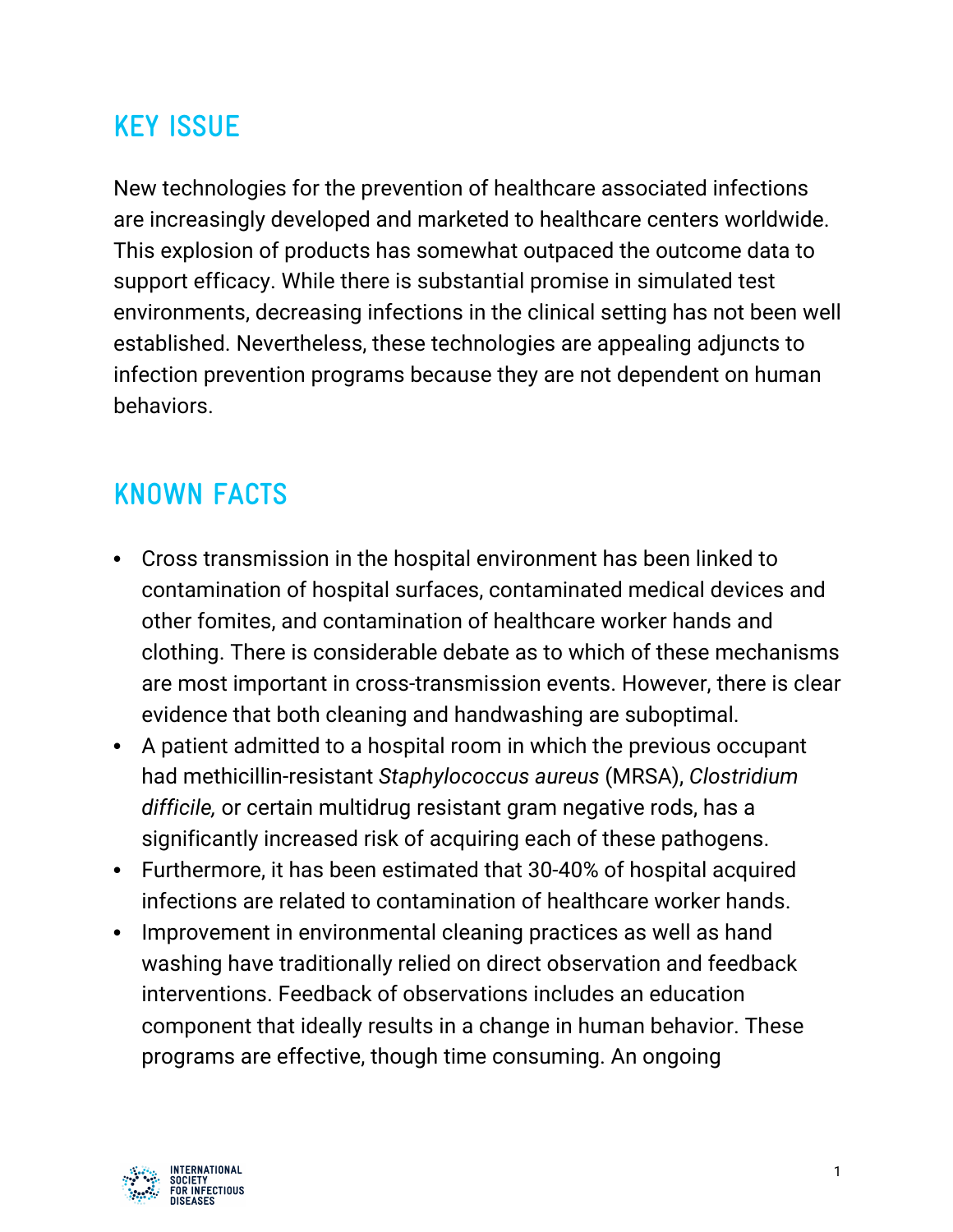commitment to the monitoring and feedback program is essential; decreasing benefits are well documented when these activities end.

• The following sections are a brief discussion of the alternative or adjunctive technologies designed to decrease the bioburden in the hospital environment.

### Technologies to Improve Cleaning Monitoring

- Adenosine triphosphate (ATP) levels and fluorescent markers have been used as surrogates of contamination to assist in monitoring of cleaning. Fluorescent markers have also been used to teach and test adequacy of hand hygiene. ATP levels represent the organic load, or general cleanliness of a surface. Fluorescent markers are placed on surfaces prior to cleaning, then reassessed with black light for their persistence after cleaning efforts; manual cleaning should remove these markers.
- There is controversy regarding which objective monitoring method, ATP versus fluorescent markers, is superior or better representative of microbial contamination.
- Visual inspection offers a more comprehensive assessment of surfaces, as it is not limited to specific spots like ATP and fluorescent marker monitoring. However, the perceived subjectivity of visual observation may diminish the impact of data feedback using this method.

## "Touchless" Technologies: Room Cleaning Robots

- Bypassing the variability in human practices, disinfection devices are now increasingly deployed after manual cleaning to further reduce bioburden in patient rooms.
- Devices include hydrogen peroxide (HP) or UV-light emitting machines. Manual cleaning remains an important precursor step, as gross organic soil must be removed from surfaces to allow penetration of germicidal vapor/aerosol or radiation.

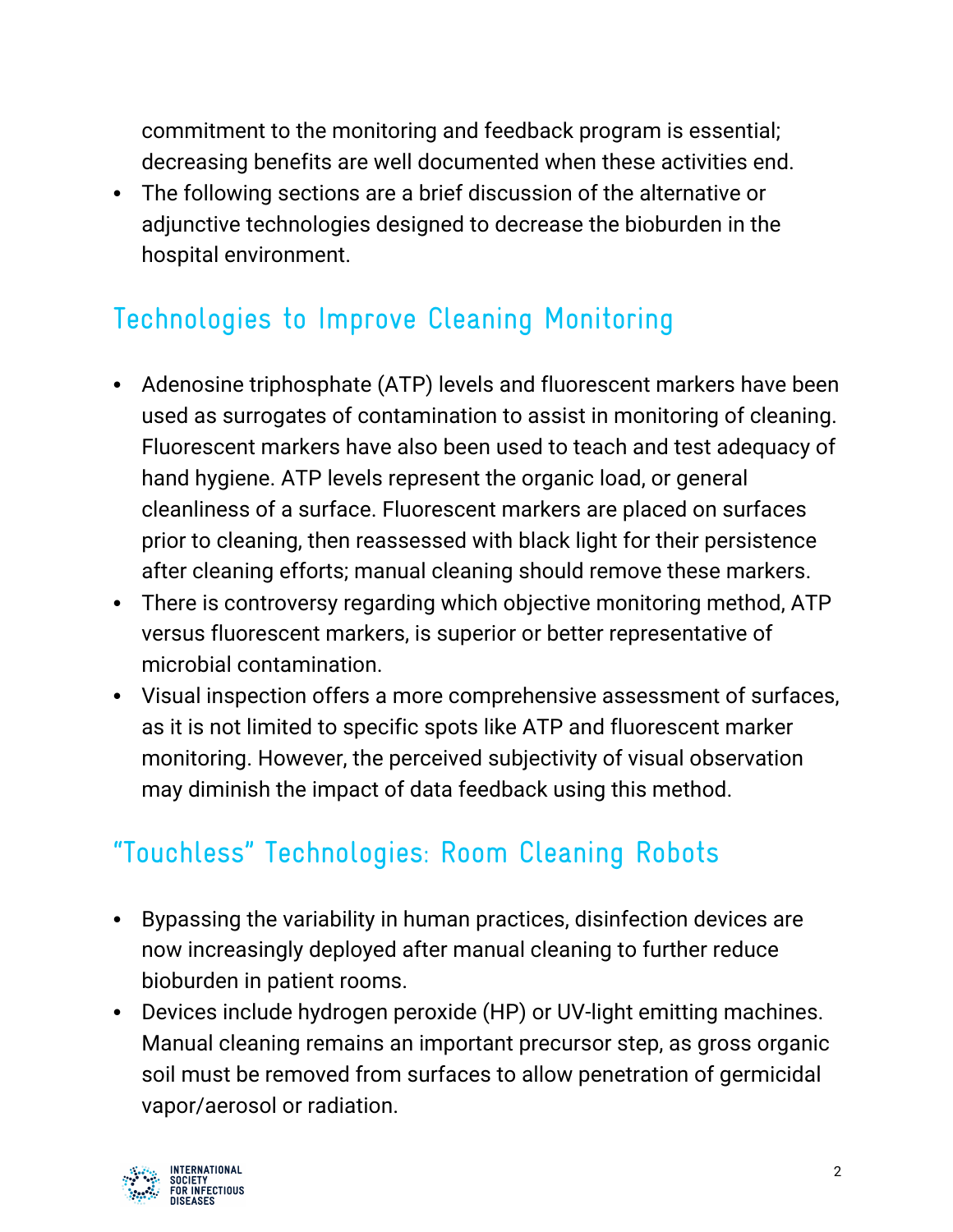- The HP or UV light is toxic to humans. Thus, these devices are used only in empty patient rooms – for example, after a patient discharge.
- Both devices are able to decrease microbial bioburden on surfaces.
- Data to support reductions in healthcare associated infections comes mostly from before-and-after studies at single institutions. Modest reductions in HAI rates over time have been reported, but in the context of inability to control for concurrent interventions and expected improvements over time.
- There has been a single large, multi-center, controlled study to assess HAI reduction using a UV device. This study found a significant reduction in HAI acquisition when the UV device was added to quaternary ammonium cleaning. Clostridium difficile acquisitions were not significantly impacted.
- UV and HP devices are costly, and cost-effectiveness has not been well established. They also require human resources to deploy.

# Antimicrobial Surfaces

- Several antimicrobial coatings are under pre-clinical study for their potential application to surfaces in healthcare centers.
- Of these coatings, copper has been studied most extensively. It has been shown to decrease bioburden on surfaces, primarily in short term studies.
- Copper has also been used in clinical environments, though with conflicting results in terms of ability to prevent hospital acquired infections.
- Copper coating of hospital surfaces carries a substantial financial investment.
- Long term development of bacterial resistance to copper is a theoretical concern. A 24 week study of bacteria exposed to copper did not find evidence of resistance.

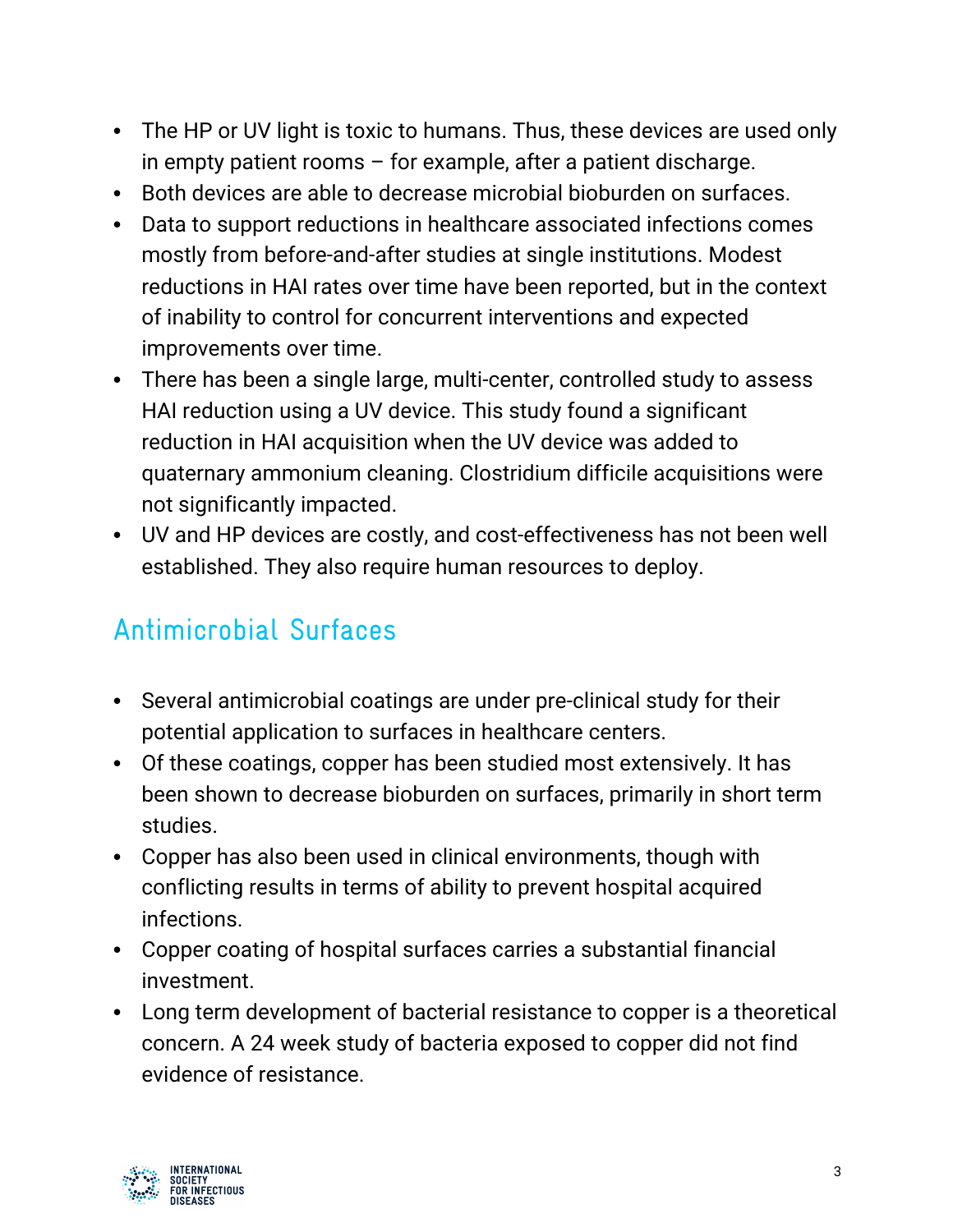# Antimicrobial Textiles

- Textiles with antimicrobial properties show promise in the laboratory setting. Some materials have a documented ability to kill bacteria after a few hours of contact time.
- In the clinical environment, antimicrobial scrub garments and patient room curtains have been evaluated with mixed results. Some studies have shown reduction in the burden of important hospital microbes from silver curtains (Vancomycin resistant Enterococcus) and quaternary ammonium impregnated provider scrubs (MRSA). However, other studies have reported no difference in contamination rates, particularly from scrubs near the end of a healthcare worker's shift, or after several weeks of antimicrobial curtain use in an ICU.

# Hand Hygiene Monitoring Technologies

- Hand hygiene is a core infection prevention strategy that is simple to perform, yet healthcare worker compliance is often low. Studies have estimated a wide range of compliance, with an average of roughly 40% according to World Health Organization (WHO) analysis.
- Monitoring and feedback is essential to improve compliance. Traditional monitoring has been direct observation, but this strategy is limited by high resource requirements, low number of observations, and the Hawthorne Effect.
- Technologies have been developed with a broad range of capabilities, from monitoring product usage as an estimate of hand hygiene events, to fully automated systems that track healthcare worker movements and product dispensation events.
- Fully automated monitoring systems are capable of detecting hand hygiene events as healthcare workers enter and exit patient areas, and in some cases, may monitor all 5 of the WHO's Moments of Hand Hygiene.

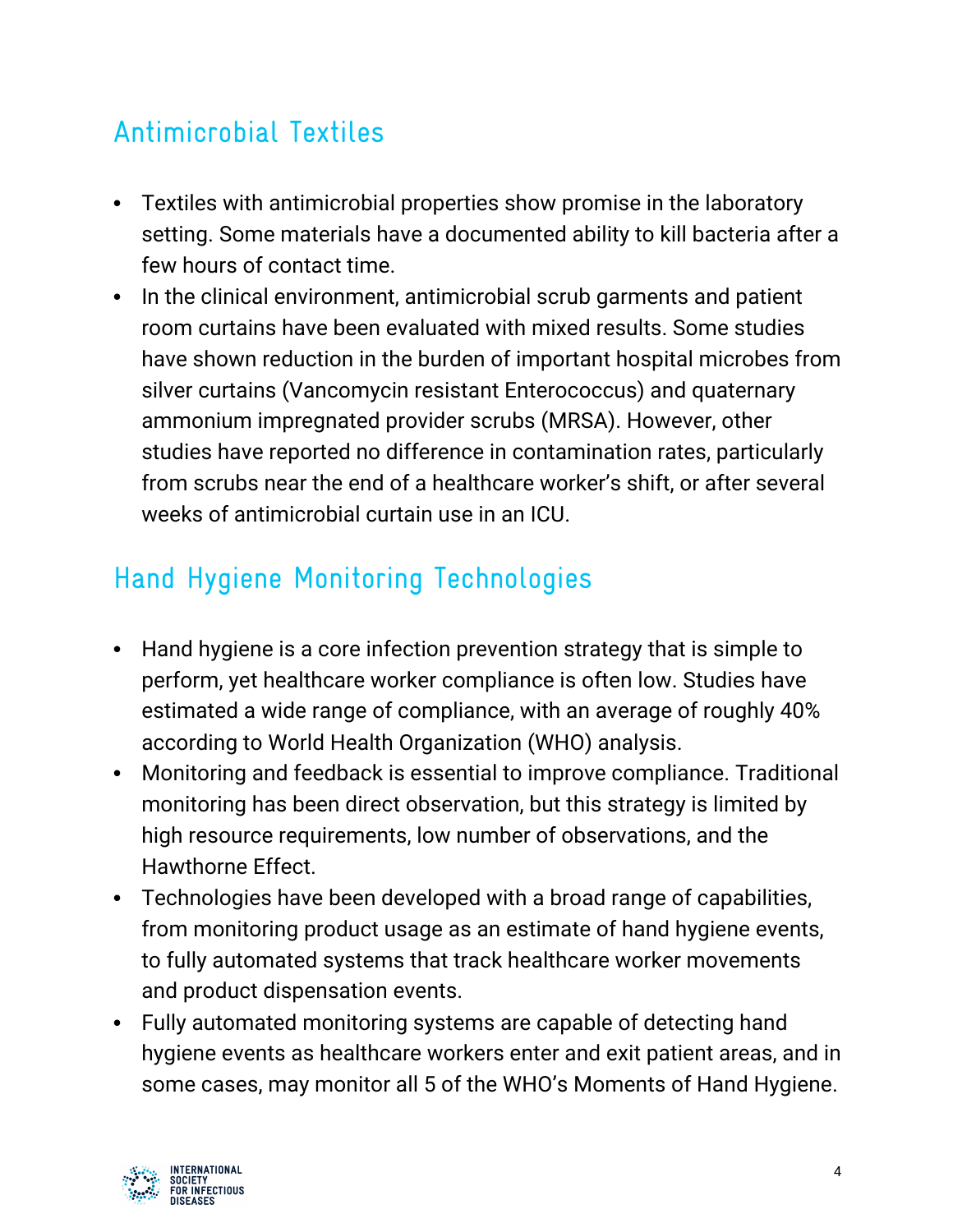Data can be collected for individuals and systems may have the capability to transmit feedback data in real time. Real time feedback can function as a reminder to perform hand hygiene when indicated.

- A systematic review of efficacy of fully automated systems in improving hand hygiene compliance concluded that most studies were of low quality and at risk of bias. Improving quality of the study was associated with more modest increases in compliance.
- Most fully automated systems have been implemented in single units as pilot programs. Results from sustained, large scale implementations are lacking.

## Limitations to Current Knowledge

- Much of the published data is of low quality with potential for industry bias.
- It is not known to what extent surfaces must be clean to prevent crosstransmission; acceptable residual bioburden levels have not been established. This makes evaluation of cleaning technologies difficult to standardize.

# **SUGGESTED PRACTICE**

- New technologies may have a place in infection prevention programs as part of a multimodal approach, assuming that sufficient resources exist to ensure the basic components of the improvement strategy are in place.
- The available data and experience with these new technologies supports their use as an adjunct to existing, evidence based, infection prevention practices. They should not be used to replace traditional cleaning processes or hand hygiene monitoring strategies.

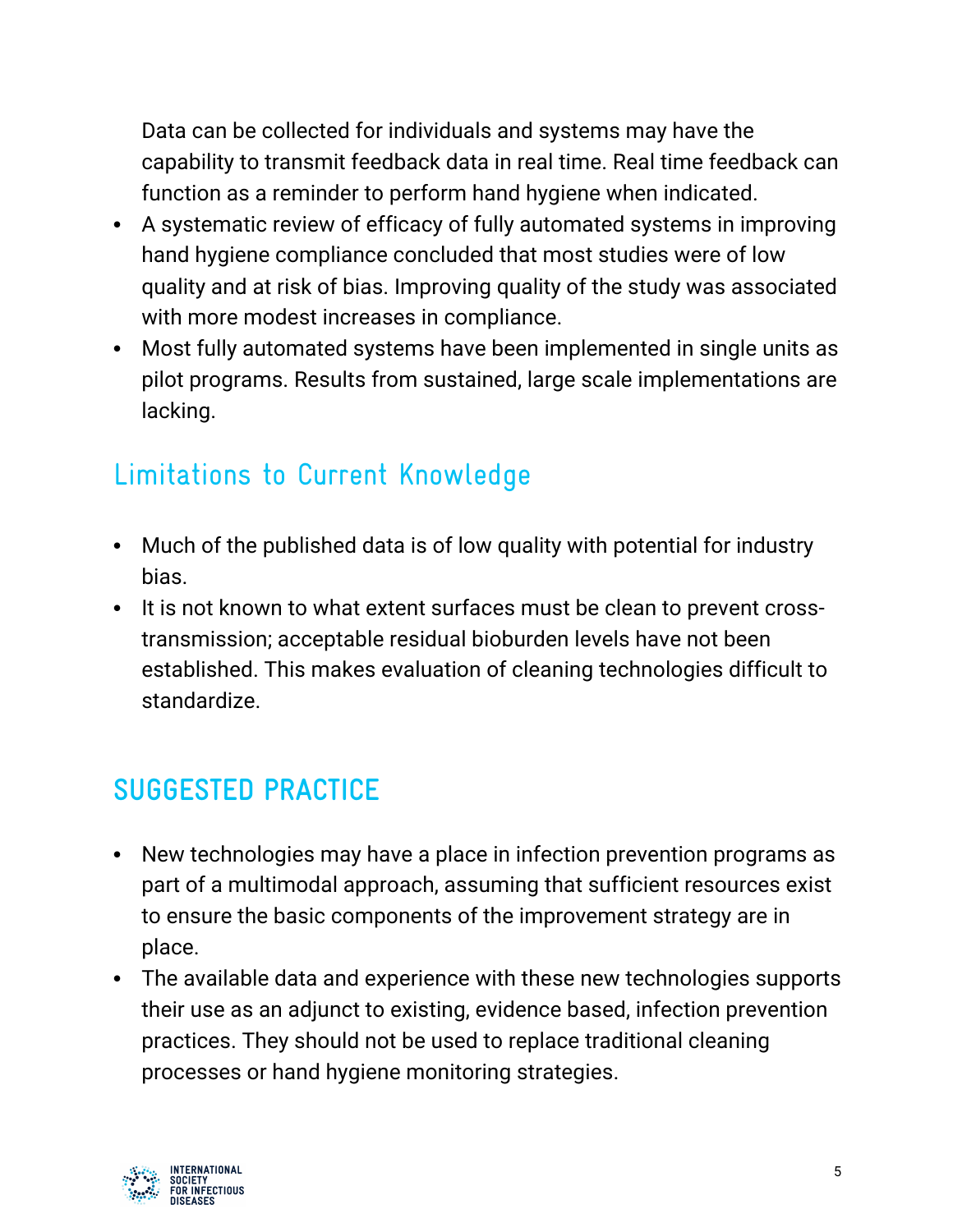- Any healthcare center embarking on the acquisition and implementation of new technologies must consider the cost, human resource requirements for deployment and tracking, safety of use in the context of potential chemical or toxin exposures to patients and staff, and effects on through-put and other existing center functions.
- Caution should be exercised in extrapolating HAI reduction benefits from in vitro or pre-clinical data; antimicrobial effects may not translate into clinically relevant outcomes.

#### **SUGGESTED PRACTICE IN UNDER-RESOURCED SETTINGS**

• Virtually all studies on new technologies for infection prevention have been reported from high resource countries. The feasibility, safety, and impact of these products in other settings is unknown.

#### **SUMMARY**

New technologies to prevent cross-transmission of pathogens in healthcare centers are increasingly available to healthcare centers, though often at significant financial cost and with unique implementation considerations. There may be an adjunctive role for such technologies in existing infection prevention programs, as part of a multifaceted approach.

#### **REFERENCES**

1. Anderson DJ, Chen LF, Weber DJ, Moehring RW, Lewis SS, Triplett PF, et al. Enhanced terminal room disinfection and acquisition and infection caused by multidrug-resistant organisms and Clostridium difficile (the Benefits of Enhanced Terminal Room Disinfection study):

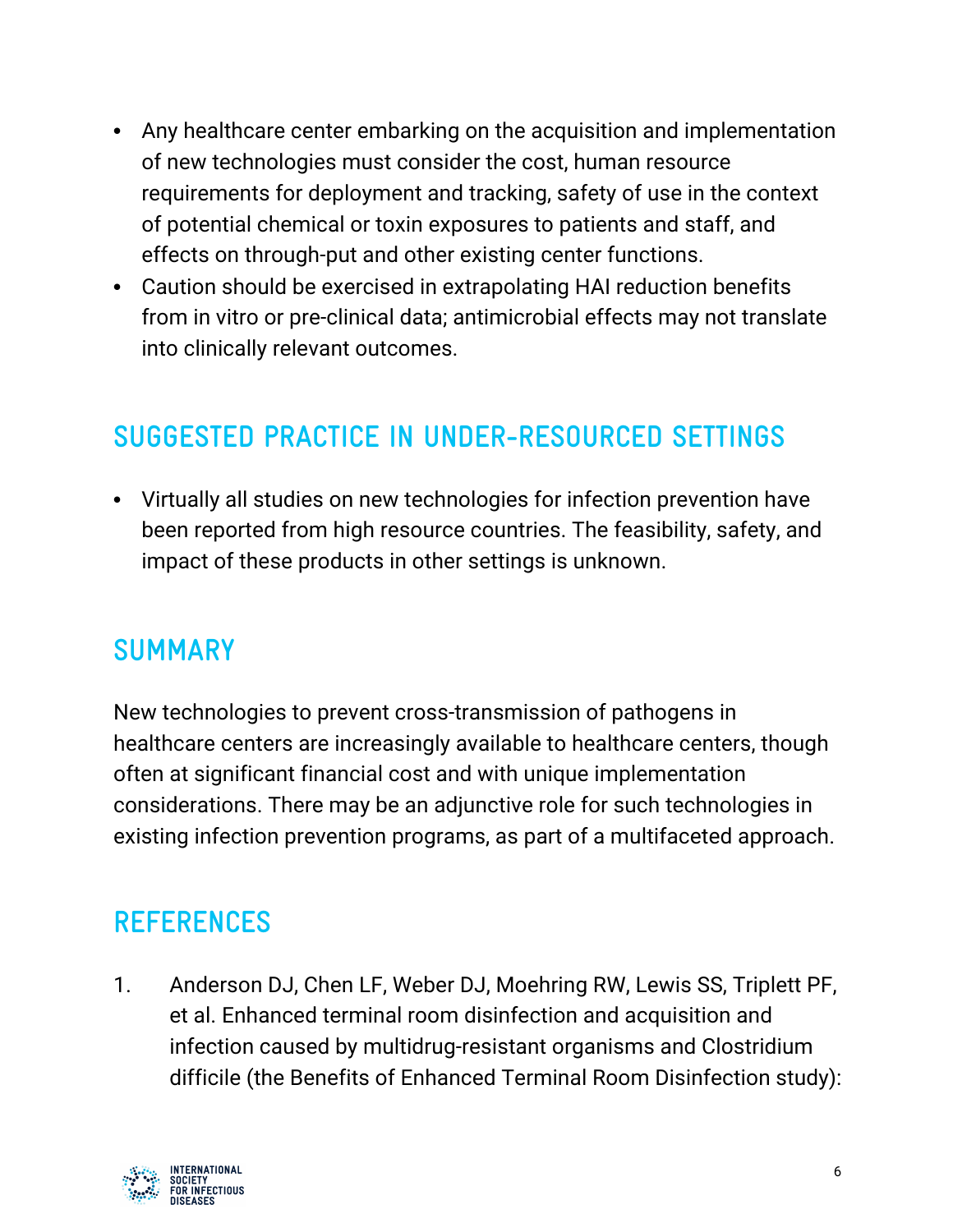a cluster-randomised, multicentre, crossover study. *Lancet.* 2017;389:805-814.

- 2. Bearman GM, Rosato A, Elam K, et al. A crossover trial of antimicrobial scrubs to reduce methicillin-resistant Staphylococcus aureus burden on healthcare worker apparel. *Infect Control Hosp Epidemiol*. 2012;33:268-275.
- 3. Boutin MA, Thom KA, Zhan M, Johnson JK. A randomized crossover trial to decrease bacterial contamination on hospital scrubs. *Infect Control Hosp Epidemiol*. 2014;35:1411-1413.
- 4. Boyce JM, Pittet D, Healthcare Infection Control Practices Advisory Committee. Society for Healthcare Epidemiology of America. Association for Professionals in Infection Control. Infectious Diseases Society of America. Hand Hygiene Task Force. Guideline for Hand Hygiene in Health-Care Settings: recommendations of the Healthcare Infection Control Practices Advisory Committee and the HICPAC/SHEA/APIC/IDSA Hand Hygiene Task Force. *Infect Control Hosp Epidemiol*. 2002;23:S3-40.
- 5. Boyce JM. The inanimate environment. In: Jarvis WR ed. Bennett and Brachman's Hospital Infection. 6<sup>th</sup> ed. Philadelphia, PA: Williams and Wilkins; 2014;277-292.
- 6. Burden M, Keniston A, Frank MG, et al. Bacterial contamination of healthcare workers' uniforms: a randomized controlled trial of antimicrobial scrubs. *J Hosp Med*. 2013;8:380-385.
- 7. Cheng VC, Tai JW, Ho SK, et al. Introduction of an electronic monitoring system for monitoring compliance with Moments 1 and 4

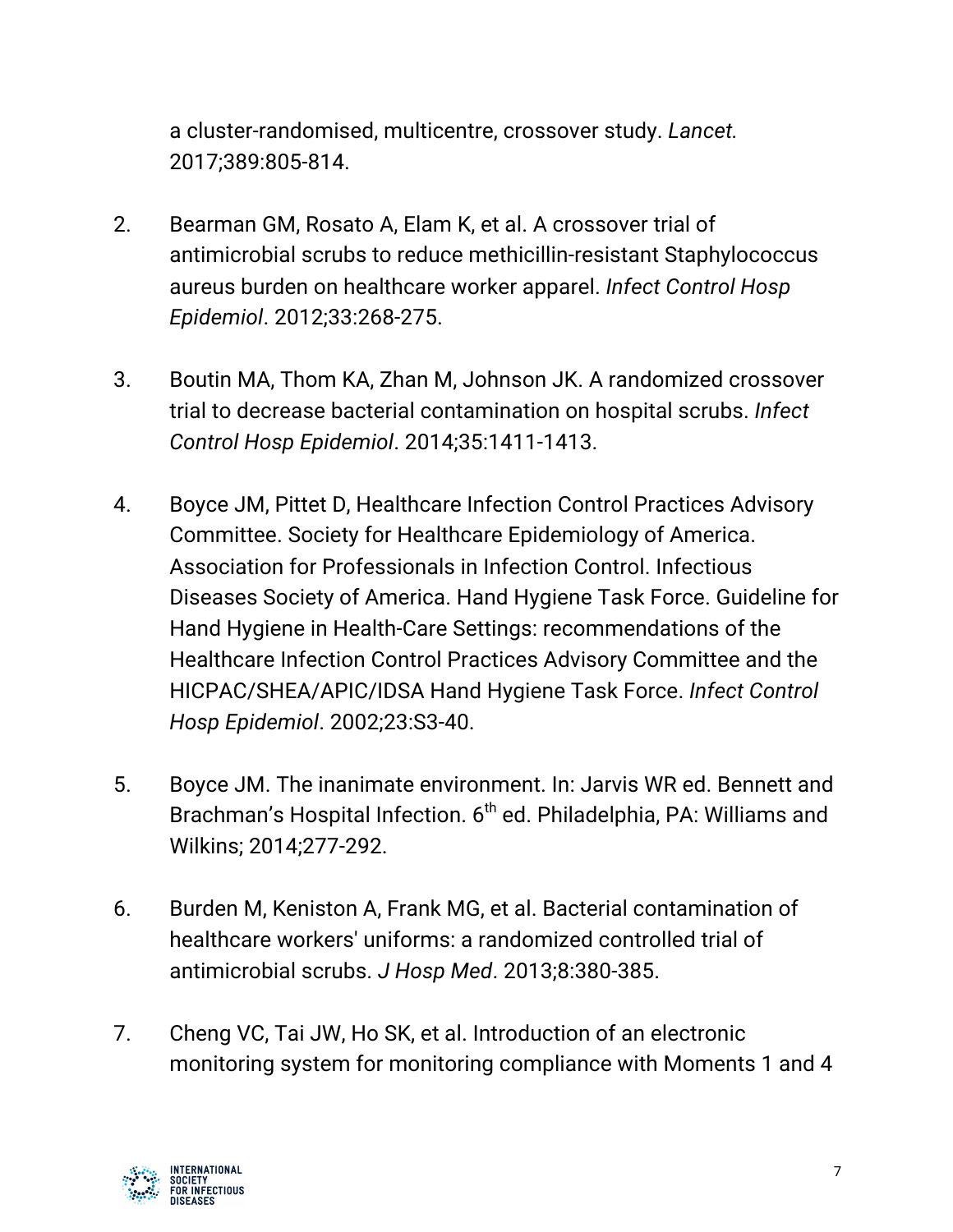of the WHO "My 5 Moments for Hand Hygiene" methodology. *BMC Infect Dis*. 2011;11:151-2334-11-151.

- 8. Conway LJ. Challenges in implementing electronic hand hygiene monitoring systems. *Am J Infect Control*. 2016;44:e7-e12.
- 9. Dancer SJ. Controlling hospital-acquired infection: focus on the role of the environment and new technologies for decontamination. *Clin Microbiol Rev*. 2014;27:665-690.
- 10. Doll M, Stevens M, Bearman G. Environmental Cleaning and Disinfection of Patient Areas. I*nt J Infect Dis.* https://doi.org/10.1016/j.ijid.2017.10.014.
- 11. Freeman AI, Halladay LJ, Cripps P. The effect of silver impregnation of surgical scrub suits on surface bacterial contamination. *Vet J*. 2012;192:489-493.
- 12. Huang SS, Datta R, Platt R. Risk of acquiring antibiotic-resistant bacteria from prior room occupants. *Archives of Internal Medicine.* 2006;166(18):1945-1951.
- 13. Irene G, Georgios P, Ioannis C, et al. Copper-coated textiles: armor against MDR nosocomial pathogens. *Diagn Microbiol Infect Dis*. 2016;85:205-209.
- 14. Karpanen TJ, Casey AL, Lambert PA, et al. The antimicrobial efficacy of copper alloy furnishing in the clinical environment: a crossover study. *Infect Control Hosp Epidemiol*. 2012;33:3-9.

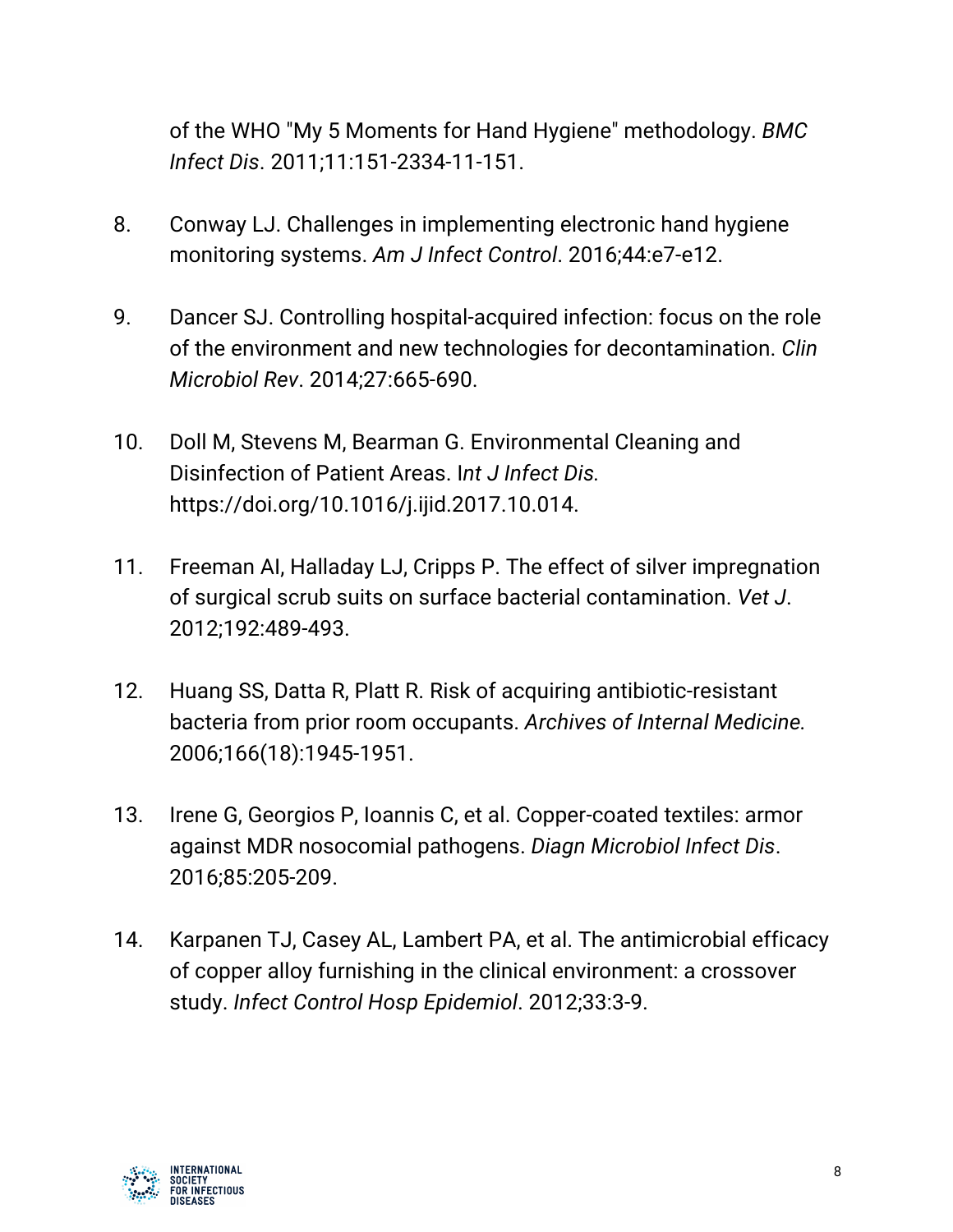- 15. Knape L, Hambraeus A, Lytsy B. The adenosine triphosphate method as a quality control tool to assess 'cleanliness' of frequently touched hospital surfaces. J Hosp Infect. 2015;91:166-170.
- 16. Knelson LP, Williams DA, Gergen MF, Rutala WA, Weber DJ, Sexton DJ, et al. A comparison of environmental contamination by patients infected or colonized with methicillin-resistant Staphylococcus aureus or vancomycin-resistant enterococci: a multicenter study. *Infect Control Hosp Epidemiol.* 2014;35:872-875.
- 17. Kotsanas D, Wijesooriya WR, Sloane T, Stuart RL, Gillespie EE. The silver lining of disposable sporicidal privacy curtains in an intensive care unit. *Am J Infect Control*. 2014;42:366-370.
- 18. Lerner A, Adler A, Abu-Hanna J, Meitus I, Navon-Venezia S, Carmeli Y. Environmental contamination by carbapenem-resistant Enterobacteriaceae. *J Clin Microbiol*. 2013;51:177-181.
- 19. Lin D, Ou Q, Lin J, Peng Y, Yao Z. A meta-analysis of the rates of Staphylococcus aureus and methicillin-resistant S aureus contamination on the surfaces of environmental objects that health care workers frequently touch. *Am J Infect Control*. 2016.
- 20. Malik RE, Cooper RA, Griffith CJ. Use of audit tools to evaluate the efficacy of cleaning systems in hospitals. *Am J Infect Control*. 2003;31:181-187.
- 21. Marais F, Mehtar S, Chalkley L. Antimicrobial efficacy of copper touch surfaces in reducing environmental bioburden in a South African community healthcare facility. *J Hosp Infect.* 2010;74:80-95.

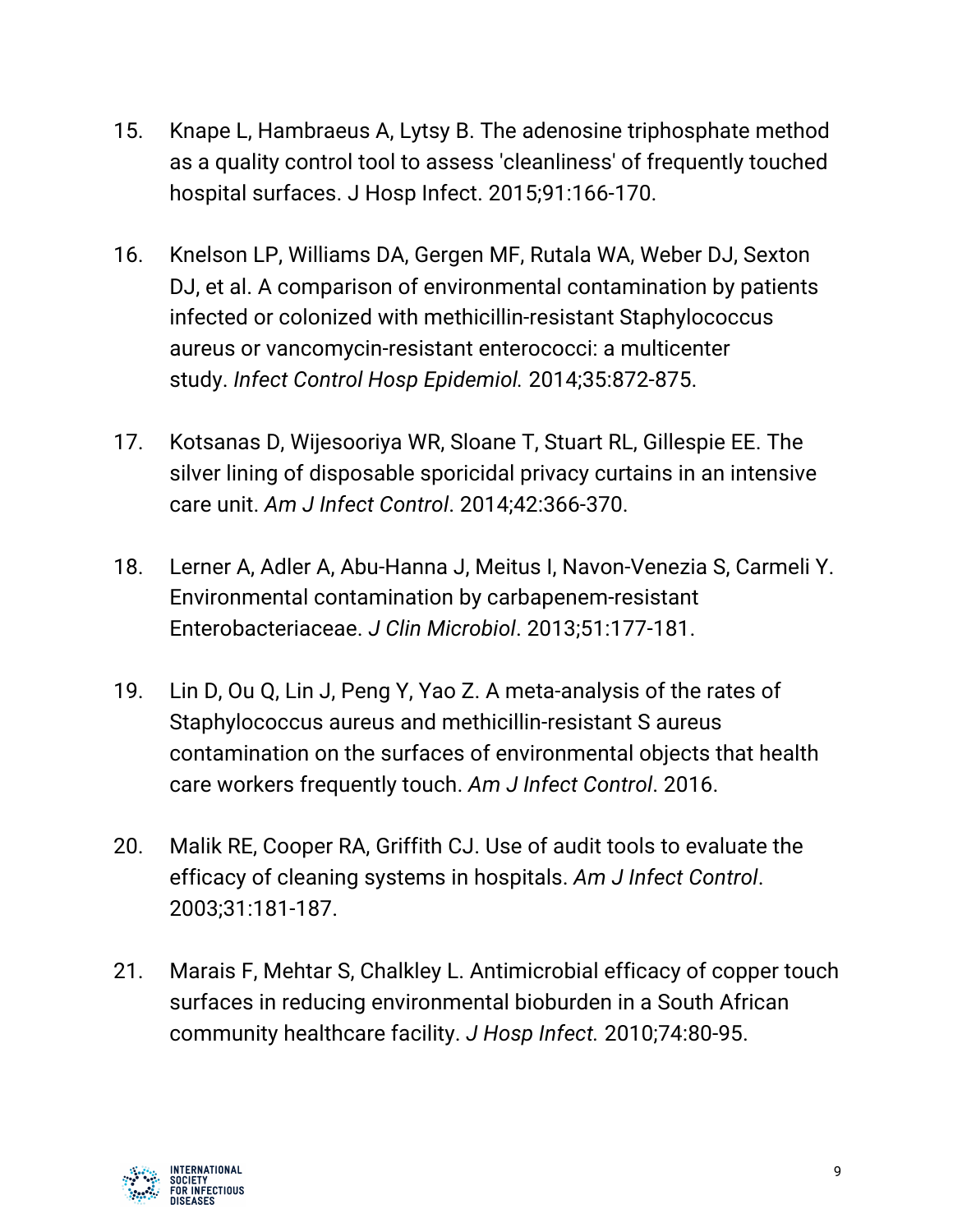- 22. Marra AR, Edmond MB. New technologies to monitor healthcare worker hand hygiene. *Clin Microbiol Infect*. 2014;20:29-33.
- 23. Masroor N, Doll M, Stevens M, Bearman G. Approaches to hand hygiene monitoring: From low to high technology approaches. *Int J Infect Dis*. 2017;65:101-104.
- 24. Mikolay A, Huggett S, Tikana L, Grass G, Braun J, Nies DH. Survival of bacteria on metallic copper surfaces in a hospital trial. *Appl Microbiol Biotechnol*. 2010;87:1875-1879.
- 25. Mulvey D, Redding P, Robertson C, Woodall C, Kingsmore P, Bedwell D, Dancer SJ. Finding a benchmark for monitoring hospital cleanliness. *J Hosp Infect*. 2011;77:25-30.
- 26. Nseir S, Blazejewski C, Lubret R, Wallet F, Courcol R, Durocher A. Risk of acquiring multidrug-resistant Gram-negative bacilli from prior room occupants in the intensive care unit. *Clin Microbiol Infect*. 2011;17:1201-1208.
- 27. Passaretti CL, Otter JA, Reich NG, Myers J, Shepard J, Ross T, et al. An evaluation of environmental decontamination with hydrogen peroxide vapor for reducing the risk of patient acquisition of multidrug-resistant organisms*. Clin Infect Dis*. 2013;56:27-35.
- 28. Pittet D. Improving adherence to hand hygiene practice: a multidisciplinary approach. *Emerg Infect Dis*. 2001;7:234-240.
- 29. Rivero P, Brenner P, Nercelles P. Impact of copper in the reduction of hospital-acquired infections, mortality and antimicrobial costs in the Adult Intensive Care Unit. *Rev Chilena Infectol*. 2014;31:274-279.

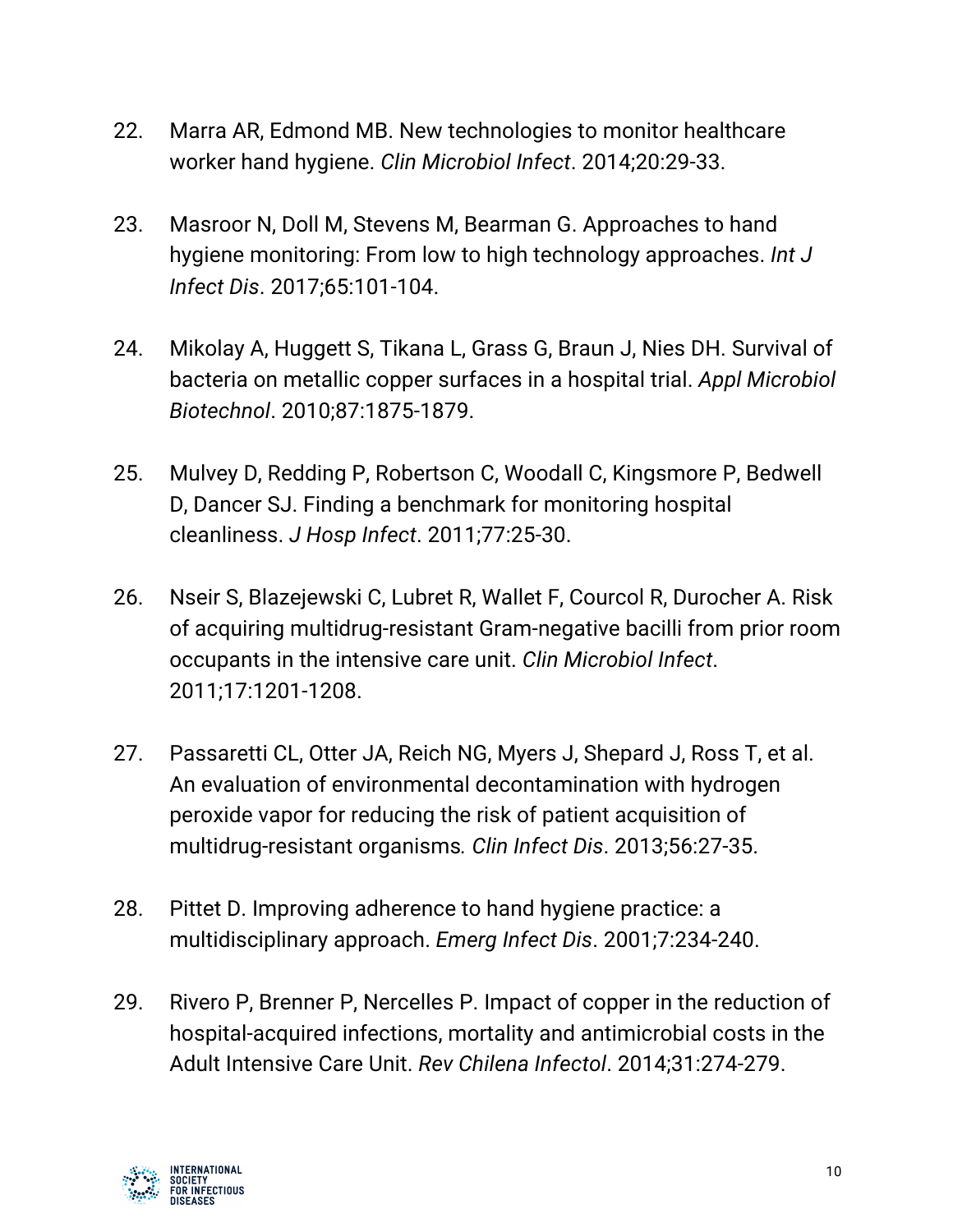- 30. Rozanska A, Chmielarczyk A, Romaniszyn D, Bulanda M, Walkowicz M, Osuch P, Knych T. Antibiotic resistance, ability to form biofilm and susceptibility to copper alloys of selected staphylococcal strains isolated from touch surfaces in Polish hospital wards. *Antimicrobial Resistance and Infection Control.* 2017;6:80.
- 31. Rutala WA, Weber DJ, and the Healthcare Infection Control Practices Advisory Committee (HICPAC). Guildeline for Disinfection and Sterilization in Healthcare Facilities. Centers for Disease Control website https://www.cdc.gov/infectioncontrol/guidelines/disinfection/. 2008. Accessed December 11, 2017.
- 32. Salgado CD, Sepkowitz KA, John JF, et al. Copper surfaces reduce the rate of healthcare-acquired infections in the intensive care unit. *Infect Control Hosp Epidemiol*. 2013;34:479-486.
- 33. Schmidt MG, Attaway HH, Sharpe PA, et al. Sustained reduction of microbial burden on common hospital surfaces through introduction of copper*. J Clin Microbiol*. 2012;50:2217-2223.
- 34. Schweizer M, Graham M, Ohl M, Heilmann K, Boyken L, Diekema D. Novel hospital curtains with antimicrobial properties: a randomized, controlled trial. *Infect Control Hosp Epidemiol*. 2012;33:1081-1085.
- 35. Shaughnessy MK, Micielli RL, DePestel DD, et al. Evaluation of hospital room assignment and acquisition of clostridium difficile infection. *Infect Control Hosp Epidemiol*. 2011;32(3):201-206.
- 36. Sherlock O, O'Connell N, Creamer E, Humphreys H. Is it really clean? An evaluation of the efficacy of four methods for determining hospital cleanliness. *J Hosp Infect*. 2009;72:140-146.

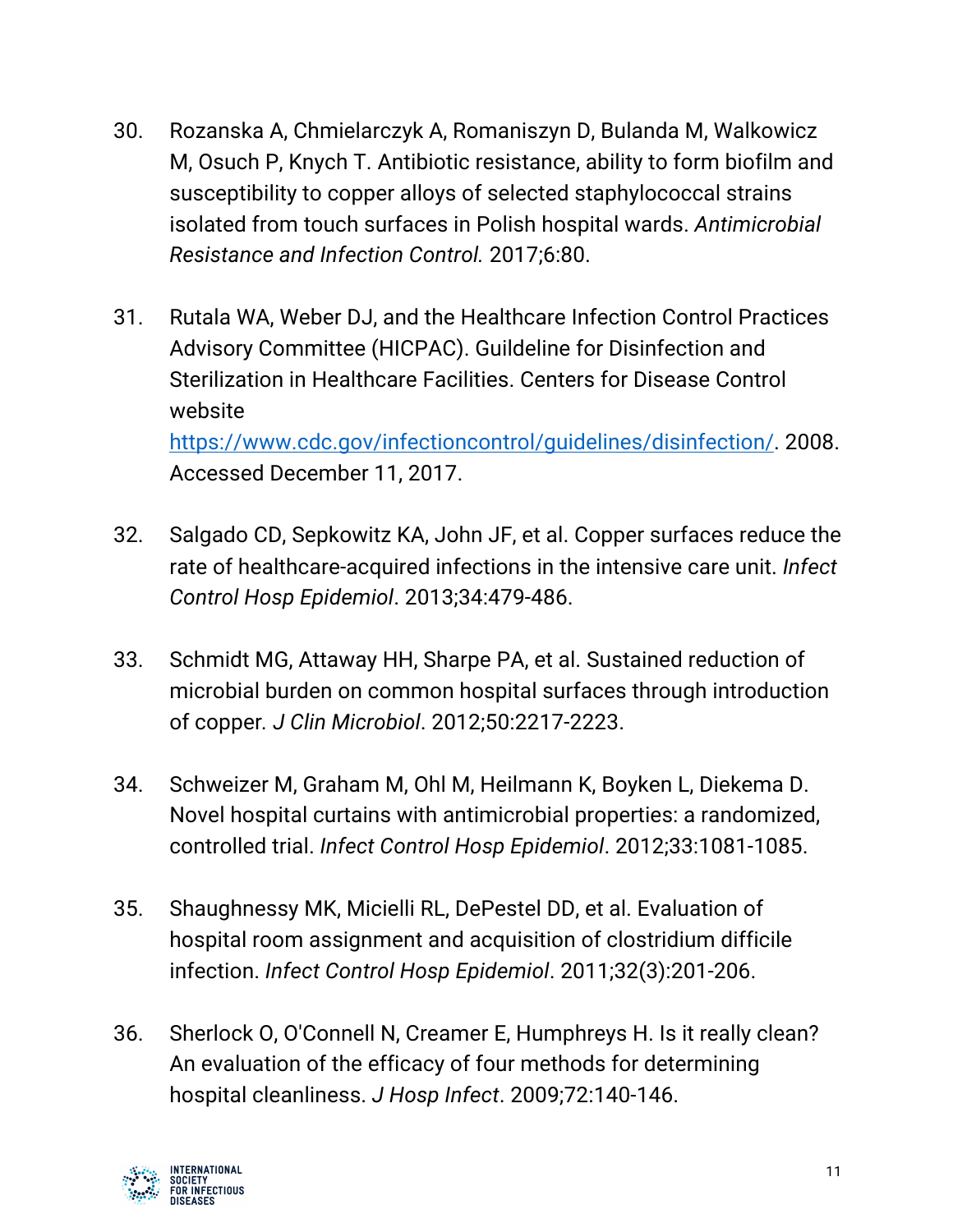- 37. Smith PW, Beam E, Sayles H, Rupp ME, Cavalieri RJ, Gibbs S, Hewlett A. Impact of adenosine triphosphate detection and feedback on hospital room cleaning. *Infect Control Hosp Epidemiol*. 2014;35:564- 569.
- 38. Snyder GM, Holyoak AD, Leary KE, Sullivan BF, Davis RB, Wright SB. Effectiveness of visual inspection compared with non-microbiologic methods to determine the thoroughness of post-discharge cleaning. *Antimicrob Resist Infect Control*. 2013;2:26.
- 39. Stewardson AJ, Pittet D. Hand hygiene. In: Bearman GM, Stevens M, Edmond MB, Wenzel RP, eds. A Guide to Infection Control in the Hospital. 5<sup>th</sup> ed. Brookline, MA: International Society for Infectious Diseases; 2014:22-30.
- 40. Ward MA, Schweizer ML, Polgreen PM, Gupta K, Reisinger HS, Perencevich EN. Automated and electronically assisted hand hygiene monitoring systems: a systematic review. *Am J Infect Control*. 2014;42:472-478.
- 41. Weber DJ, Rutala WA. The environment as a source of nosocomial infections. In: Wenzel RP ed. Prevention and Control of Nosocomial Infections. 4th ed. Philadelphia, PA: Williams and Wilkins; 2003:575- 597.
- 42. Weber DJ, Rutala WA, Miller MB, Huslage K, Sickbert-Bennett E. Role of hospital surfaces in the transmission of emerging health careassociated pathogens: norovirus, Clostridium difficile, and Acinetobacter species. *Am J Infect Control*. 2010;38:S25-33.